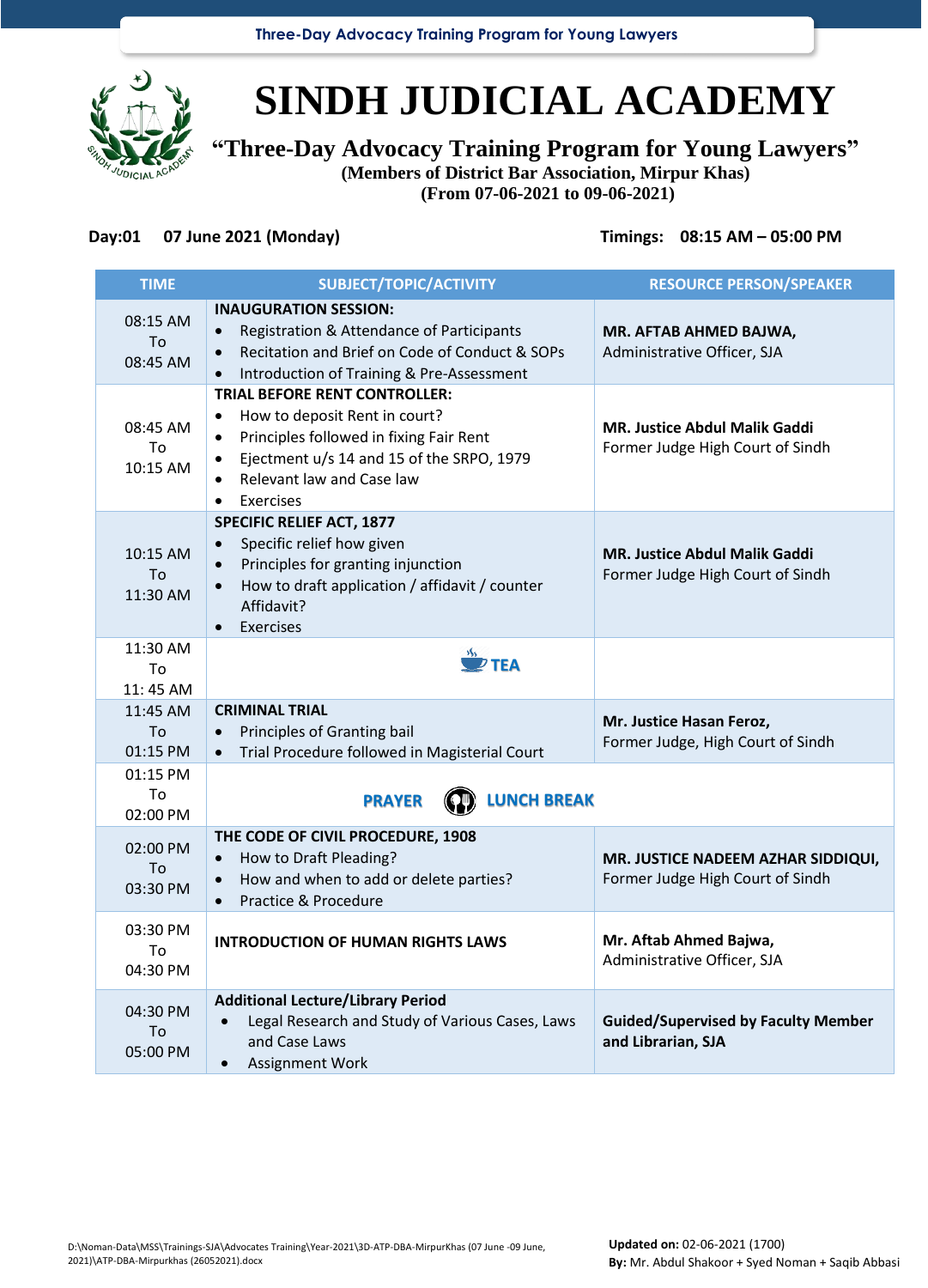## **Day:02 08 June 2021 (Tuesday) Timings: 08:30 AM - 05:00 PM**

| <b>TIME</b>                | SUBJECT/TOPIC/ACTIVITY                                                                                                                                                                                           | <b>RESOURCE PERSON/SPEAKER</b>                                        |
|----------------------------|------------------------------------------------------------------------------------------------------------------------------------------------------------------------------------------------------------------|-----------------------------------------------------------------------|
| 08:30 AM<br>To<br>10:00 AM | <b>SERVICE LAWS</b>                                                                                                                                                                                              | Mr. Naeem Iqbal<br>Advocate, High Court of Sindh                      |
| 10:00 AM<br>Tο<br>11:30 AM | <b>LAW OF EVIDENCE</b>                                                                                                                                                                                           | Mr. Justice Hasan Feroz,<br>Former Judge, High Court of Sindh         |
| 11:30 AM<br>To<br>11:45 AM | $\overline{\mathscr{D}}$ TEA                                                                                                                                                                                     |                                                                       |
| 11:45 AM<br>Tο<br>01:00 PM | <b>SESSION TRIAL</b><br><b>Procedure and Practices</b>                                                                                                                                                           | <b>Mr. Justice Hassan Feroz</b><br>Former Judge, High Court of Sindh  |
| 01:00 PM<br>To<br>02:00 PM | <b>INTRODUCTION OF LAND REVENUE LAW</b><br>Relevant laws<br>Case Laws<br>$\bullet$                                                                                                                               | Mr. Justice Syed Ali Aslam Jafri<br>Former Judge, High Court of Sindh |
| 02:00 PM<br>To<br>02:30 PM | <b>LUNCH BREAK</b><br><b>PRAYER</b>                                                                                                                                                                              |                                                                       |
| 02:30 PM<br>To<br>04:00 PM | <b>TRIAL IN COURT OF MAGISTRATE</b><br>Supply of Documents to Accused<br>$\bullet$<br>Access to Justice through Legal Aid & Witness<br>$\bullet$<br>Protection<br><b>Mock Trial &amp; Exercises</b><br>$\bullet$ | Mr. Justice Farooq Ali Channa,<br>Former Judge, High Court of Sindh   |
| 04:00 PM<br>To<br>05:00 PM | <b>INTRODUCTION OF FORENSIC EVIDENCE</b>                                                                                                                                                                         | Mr. Aftab Ahmed Bajwa,<br>Administrative Officer, SJA                 |